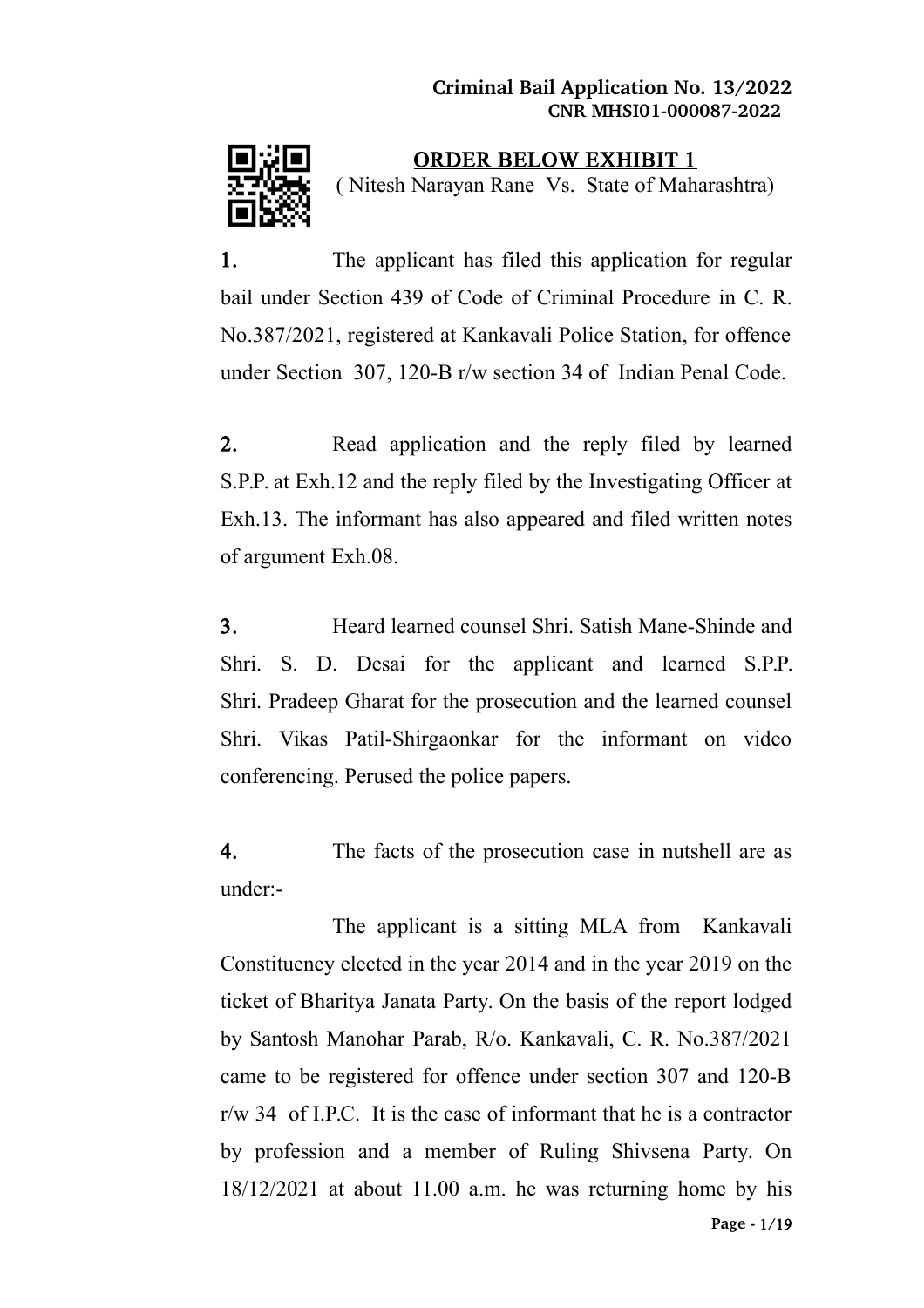Hero Shine motorcycle bearing No.MH-07/AF-3098 from Kankavali-Nardave Naka to Kanedi. He was hit by a silver colour Innova car having no number plate from behind near Sheetal Chinese Centre, Kanedi Road at Kankavali. Therefore, he fell down and the motorcycle fallen on his person. He was dragged to a distance of 15 ft., because of which he sustained injuries to his right hand. One unknown person alighted from the car, while the driver was sitting at the wheels. The said person asked him as to whether he is working for Mr. Satish Sawant  $(\bar{q})$ सतीश सावंत यांचे काम करतोस काय, बघतो तुला) and assaulted him by means of a knife (paper cutter) on right side of his chest. Therefore, he sustained injury. The said unknown assailant said himself that, the incident should be informed to Gotya Sawant and Nitesh Rane (गोटया सावंत आणि नितेश राणे यांना कळवायला पाहिजे). Then he made a call to someone and then fled in the car. The informant has given the description of the said unknown assailant and the clothes worn by him. Thereafter, he was taken to Sub-District hospital. The I.O. visited the hospital and recorded his statement and thereafter, the crime came to be registered against unknown accused.

5. In the course of investigation, the accused No.1 to 4 were found running away by the Innova car matching the description near Phonda Check Post. The accused No.1 Chetan Pawar, accused No.2 Karan Balasaheb Kamble, accused No.3 Anil Shankar Nakka, accused No.4 Karan Dattu Kamble, all are R/o. Pune, came to be arrested on 18/12/2021. The Innova car bearing No. MH-14/BX-8326 was seized. On 20/12/2021 accused No.5 Deepak Namdev Waghode was arrested. The **Page** 2**/**19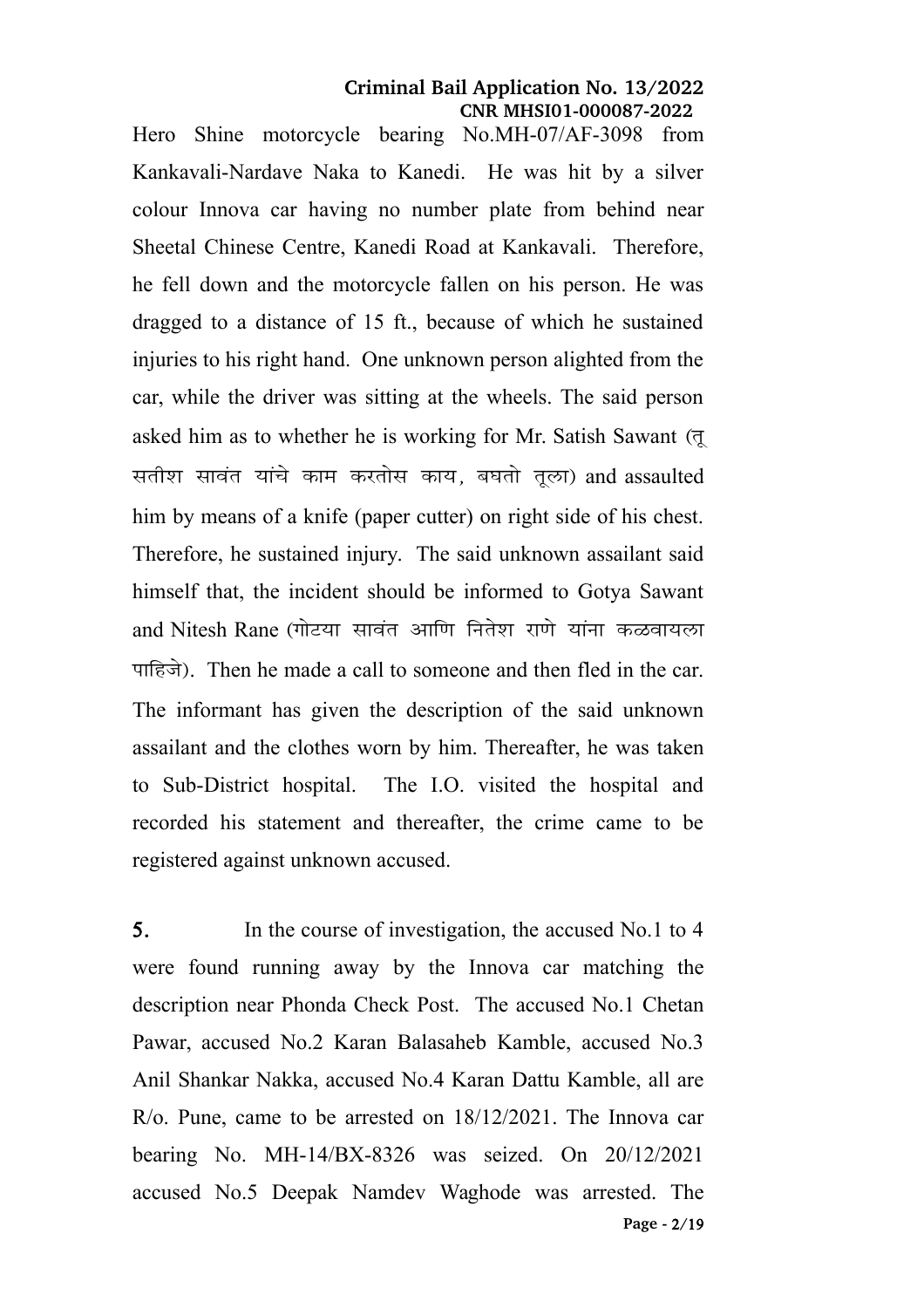accused Dnaynewshwar @ Mauli Digambar Devnur and Dheeraj Jadhao, R/o. Kharadi, Tal. Haveli were shown to be wanted in the crime. The Maruti Swift Desire and mobiles of the accused were seized. The weapons used in the offence has been recovered as per the disclosure statement of accused No. 2 Karan Kambale. According to I.O., in the investigation it was disclosed that the crime was committed as per the direction of wanted accused Dnyaneshwar @ Mauli and Dheeraj Jadhav for consideration of Rs.1 to 1.5 lakhs and they were paid Rs.20,000/-. Accused Dnayneshwar  $\omega$  Mauli had sent the photograph of the informant to accused No.2 Karan Kamblen on whats-app. At the time of incident Dnaneshwar @ Mauli and Dheeraj Jadhav and accused No.5 Deepak Waghode had come by Swift Car bearing No. MH-12/NB-2591. They met together. Accused Dheeraj Jadhav had pointed out the house of informant for keeping watch on him. Accused No.2 Karan Kamble had made phone call to Dnyaneshwar  $\omega$  Mauli and called him and thereafter, the tip was given in respect of the presence of the informant and thereafter the crime was executed. After execution of the crime the accused informed Dnyaneshwar  $\omega$  Mauli by phone call that 'the work has done'. Accused Dheeraj Jadhao informed accused No.6 Sachin Satpure that 'the work has done' and to confirm the man. According to I.O., it was disclosed that accused Dheeraj Jadhao was in contact with accused No.6. There was mobile conversation between accused No.3 and 4 before the crime and after the crime. There were mobile calls on the day of incident from Dheeraj Jadhao to accused No.6 Sachin Satpute. Therefore, due to his involvement accused No.6 Sachin Satpute was arrested at Delhi on 26/12/2021. It was further disclosed that a conspiracy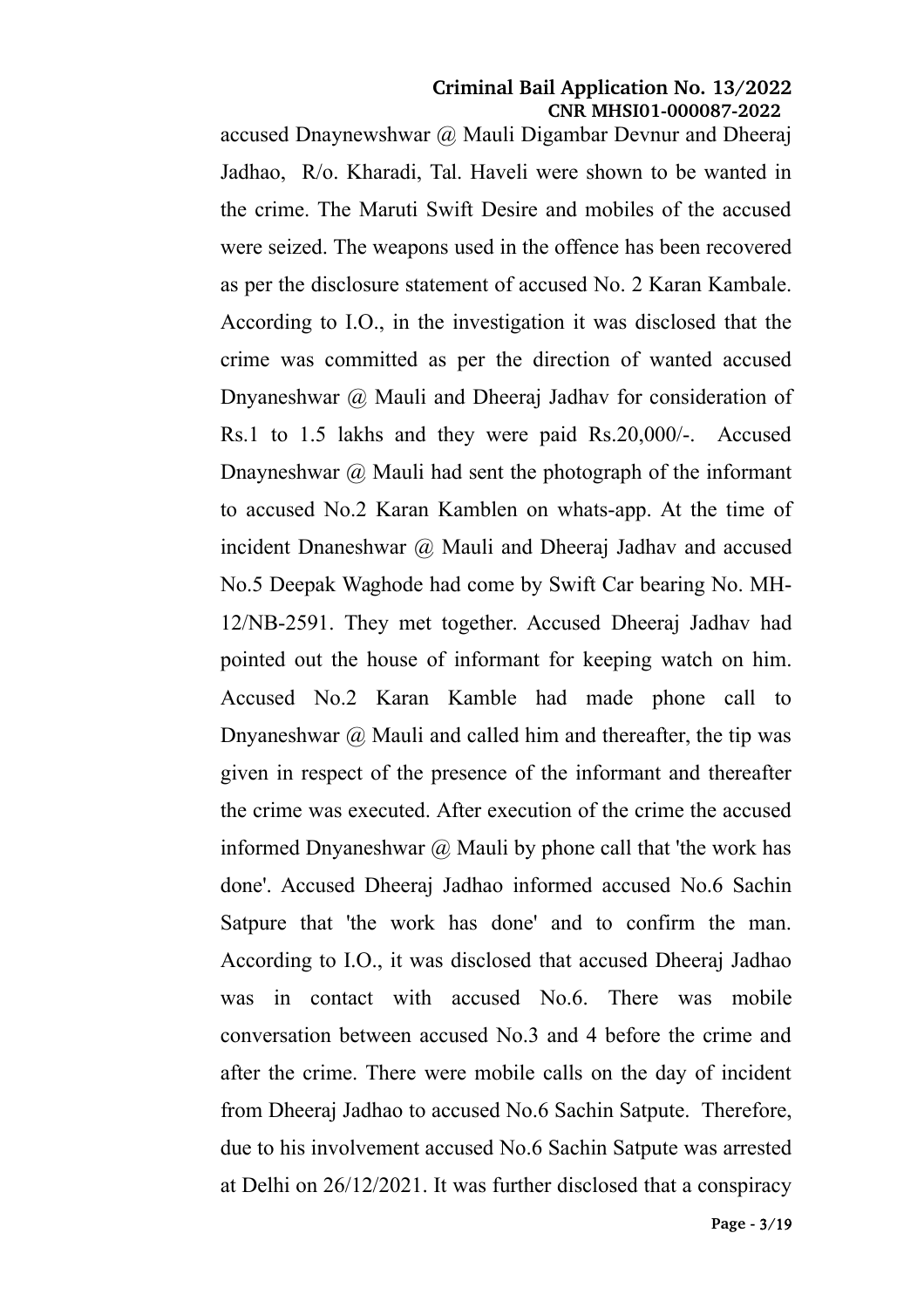hatched with accused No.6 Sachin Satpute and the applicant on 28/08/2021 at Oros Phata in a Vanity van. At that time the applicant had informed accused No.6 that the informant is spreading misunderstanding amongst his followers about Rane family and he should be teach a lesson and accused No.6 was entrusted to assault and criminally intimidate the informant. The accused No.6 with the help of accused Dheeraj Jadhao and Dnyaneshwar  $\omega$  Mauli has given effect to the object of the conspiracy by hiring the other accused. According to I.O. it was disclosed that the applicant had given a photo of the informant to accused No.6 Sachin Satpute. The place where the conspiracy was hatched has been disclosed as per section 27 of the Indian Evidence Act. According to prosecution, the offence was committed as per the directions of applicant and accused Gotya Sawant with the help of other accused.

6. Learned counsel for the applicant Shri. Satish Mane-Shinde has vehemently submitted that, the Hon'ble Supreme Court has permitted the applicant to make surrender before concerned Trial Court and apply for regular bail. The Hon'ble Supreme Court has also granted interim protection against arrest to the applicant for 10 days from 27/01/2022. The applicant appeared before this Court and filed bail application and submitted to the jurisdiction of the Court. Because of interim protection granted to the applicant for 10 days by the Hon'ble Supreme Court the applicant cannot be taken in custody. His physical appearance amounts to surrender. This Court being a Special Court is appropriate Court, hence, the applicant is entitled to file bail application. In support of his contention, he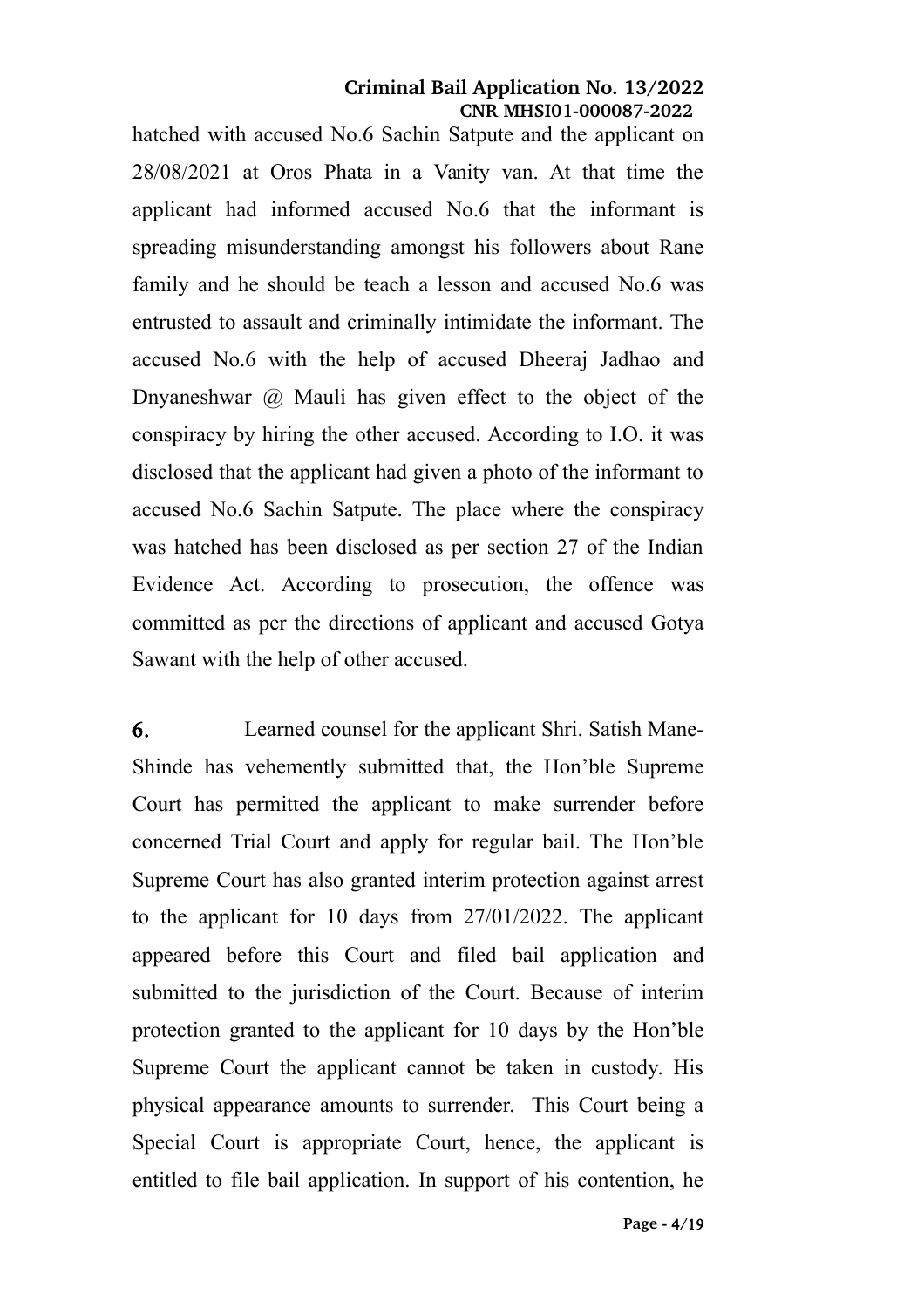placed reliance on the decision in **Sundeep Kumar** Bafna Vs. State of Maharashtra and another, 2014 LawSuit (SC) 207 wherein it is observed that, appellant declined anticipatory bail-Apex Court granting four weeks time to apply for regular bail-High Court declining to accept the surrender and decline to entertain the bail holding that surrender could only be possible before Magistrate empowered under Sec. 167 Cr.P.C. to remand the accused-Held, Cr.P.C. doesn't prohibit surrender before Session Court or High Court and in cases the offence is punishable with Death or LI the powers of magistrate under Sec. 437 Cr.P.C. stand excluded-High Court was not justified in directing the appellant to appear before Magistrate.

7. In this judgment the Hon'ble Supreme Court has relied on the decision in *Niranjan Singh and another Vs.* Prabhakar Rajaram Kharote and others, 1980 SCR (3) 15 wherein it is observed that, he can be in custody not merely when the police arrests him, produces him before a Magistrate and gets a remand to judicial or other custody. He can be stated to be in judicial custody when he surrenders before the court and submits to its directions.

8. Learned counsel for the applicant has relied on the decision in **Balkrishna Dhondu Raul Vs. Manik Motiram** Jagtap, 2005 LawSuit (Bom) 373 wherein in Paragraph No.4 the Hon'ble Bombay High Court has observed that "in my opinion, however, there is no substance in the submission canvassed on behalf of the applicant before this Court. For, after this Court granted liberty to the respondent No.1 to surrender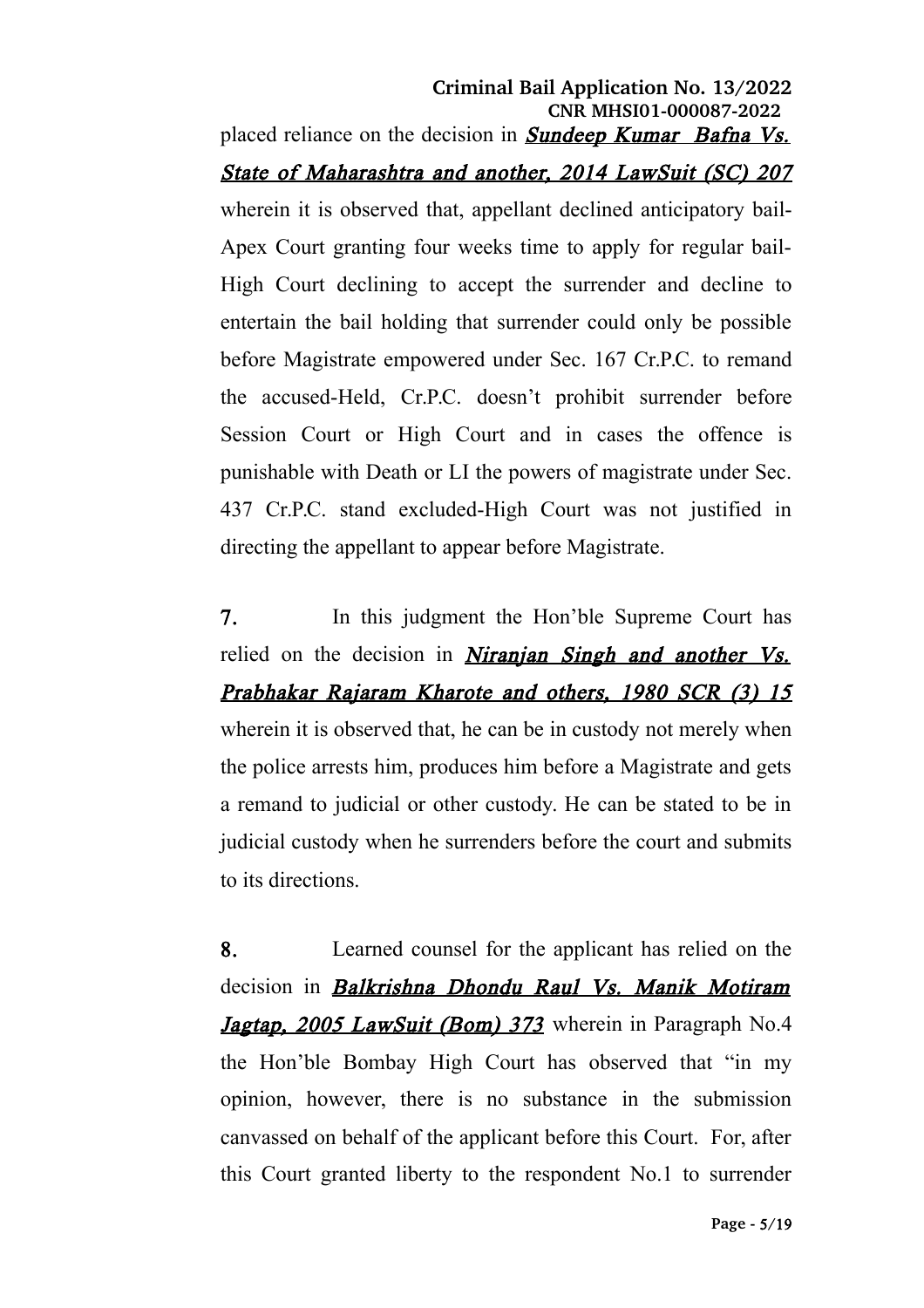before the appropriate Court and apply for regular bail, if so advised, the respondent No.1 became liable to surrender before the Court before his prayer for bail could be considered. That does not mean that the respondent no.1 was obliged to surrender before the Court of J.M.F.C. and could not have surrendered before the Court of Session, Raigad at Alibag, which, indeed, was the Court competent to entertain the bail application in respect of the offences, which was punishable with imprisonment for life. On the other hand, if the respondent No.1 was to surrender before the Court of J.M.F.C. at Mahad, that Court could not have granted bail to the respondent, having regard to the nature of offence for which the respondent No.1 was being tried being punishable with imprisonment for life. In that sense, the Court of Session was the appropriate Court where the respondent No.1 could have surrendered before inviting the Court to consider his regular bail application. Viewed in this perspective no fault can be found with the order passed by the Sessions Court directing release of the respondent No.1 on provisional bail by order dated 8th February, 2005 as that Court assumed jurisdiction to pass such an order on the bail application moved before it by the accused upon surrendering before that Court."

9. Learned counsel for the applicant further submitted that, the alleged weapon used is a paper cutter. The injury sustained to the informant was of simple in nature. The injury is not amount to grievous hurt. The injury is not on vital part of body. The informant was discharged on next day from the hospital. The informant has sustained only scratch injury,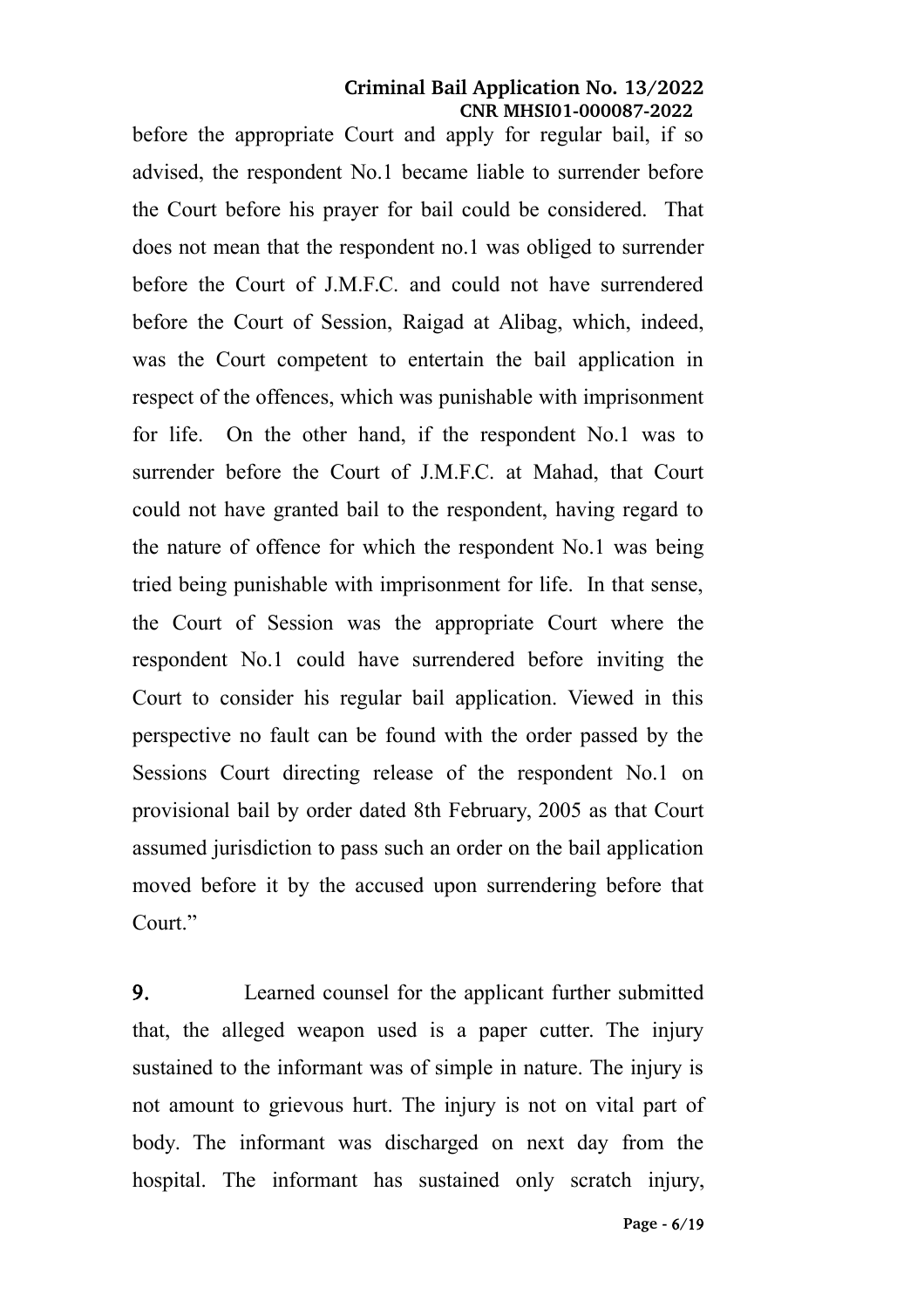therefore, the offence under section 307 of I.P.C. is not attracted. The alleged weapon and other articles are already seized. The applicant was campaigner in the election of District Bank, Sindhudurg. He has been falsely implicated in this case due to political rivalry in order to curtail his campaign. Only two persons were in the Innova car, however the investigating agency arrested four persons without any link. A concocted story has been prepared. The involuntary statement of Satpute is taken to suggest that he met the applicant in a Vanity van. The said Vanity van was hired for Janashirvad Yatra by one party member from Mumbai. The applicant has replied the notice under section 91 of Cr.P.C. and gave information in respect of the owner of the Vanity van. The applicant is a MLA and not a person planning a conspiracy. In view of the District Bank elections in order to take revenge and curtail his popularity in the Konkan he has been falsely implicated due to suspicion. There is no necessity of custodial interrogation. The applicant had offered to produce his mobile on 24/01/2022. He has cooperated the investigating agency by visiting police station and giving necessary information. The calls of applicant's PA and Satpute cannot be connected with the applicant. There is no necessity of seizure of the Vanity van. The concocted story has been prepared against the applicant to falsely implicate him in this case. The applicant is ready to co-operate the investigating agency. The material is not sufficient to prove the charge. Therefore, he prayed for grant of regular bail to the applicant on necessary conditions.

10. Learned Counsel Shri. S. D. Desai for applicant has submitted that, the applicant had visited the police station as per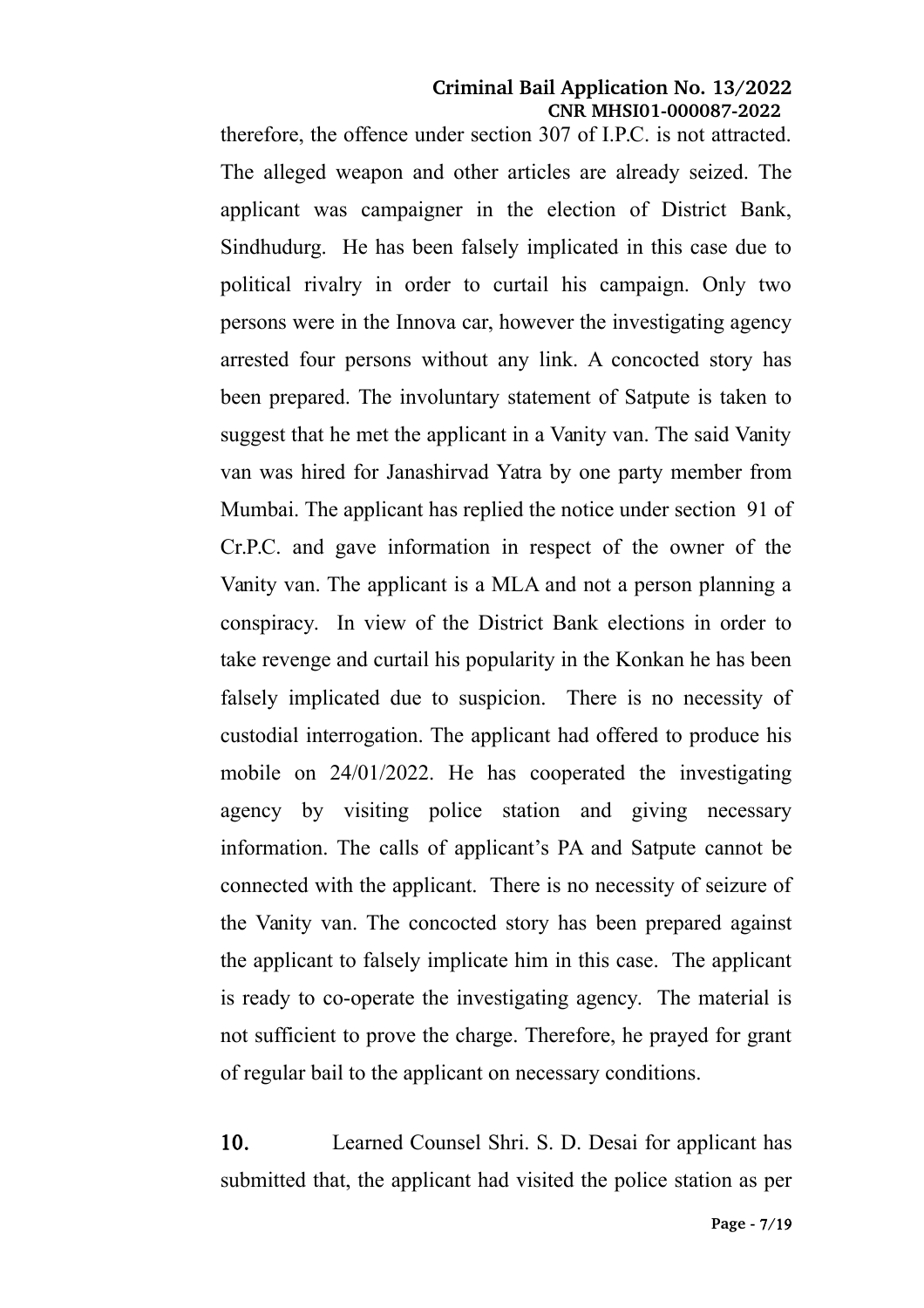the notice under section 91 of Cr.P.C. His statement was recorded on 24/12/2021. He had also visited 24, 25 and 26/01/2022 and gave information. In the notice under section 91 of Cr.P.C. three mobile phone numbers were noted. The first mobile number is not in use since seven years and the second mobile phone is not in use since  $1\frac{1}{2}$  years and the applicant had offered third mobile hand set to the I.O., but it was not seized. The applicant had handed over the passport and its xerox copy was taken and the passport was returned back. The applicant is not connected with the absconding accused and there is no evidence of any contact with them. Three cases are registered against the applicant in respect of public agitation. The elections of District Bank were declared on 31/11/2021. At the time of alleged conspiracy the elections of District Bank were not declared. Therefore, the record shows that the applicant has been falsely implicated in this case due to rivalry. Therefore, learned counsel for applicant prayed for grant of regular bail to the applicant.

11. Learned counsel for the applicant has also relied on the decision in Rajkumar S/o. Jagannath Malviya and another Vs. State of Maharashtra and another, Criminal **Appeal No.522 of 2021, decided on 22/12/2021** wherein it is observed that, doctors have classified these injuries as simple injuries. The injuries relate to wrists, forearm and elbow. At least from such injuries, prima facie, we cannot say that there was any intention to kill the complainants so as to attract the provisions of Section 307 of the IPC.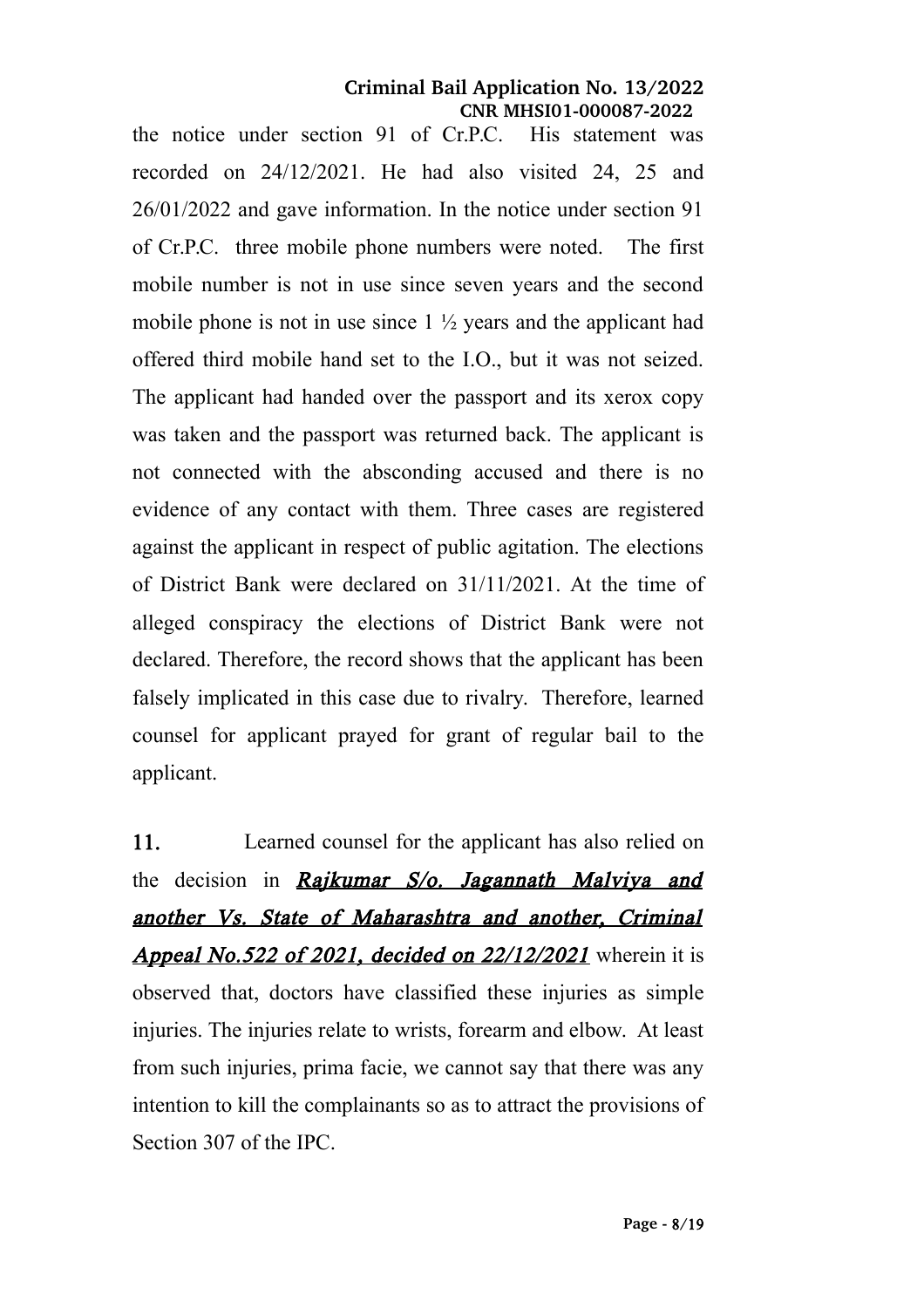12. Learned counsel for the applicant has also relied on the decision in *Wasi Ahmed Shaikh Vs. The State of* Maharahstra, Anticipatory Bail Application No.3201 of <sup>2021</sup>, decided on 6/01/2022 wherein it is observed that, the injuries are simple in nature. The incident is old. Therefore, custodial interrogation of the applicant is not necessary.

13. The learned counsel for the applicant has also relied on the decision in *Miss. Harsh Sawhney Vs. Union Territory* (Chandigarh Admn.), Criminal Appeal No.110 of 1978, decided on 20/02/1978 wherein it is observed that, two grounds have been mentioned on behalf of State, namely, the appellant's presence is necessary for making a search and recovery of certain documents. We do not think that the appellant has to be taken into custody for making a search of premises in her presence. This can be done without her being taken into custody. The other ground that is put forward is the appellant's presence is required by the police for interrogation in connection with investigation. We make it clear that the appellant shall appear for interrogation by the police whenever reasonably required, subject to her right under Article 20(3) of the Constitution.

14. Learned Special PP Shri. Gharat has vehemently submitted that, before filing bail application no notice was served to the prosecution. This Court cannot take cognizance unless the case is committed for trial. Before making application for bail under section 439 of Cr.P.C. the applicant should have been in custody. The applicant was not in any type of custody when the bail application was moved. By filing the application, the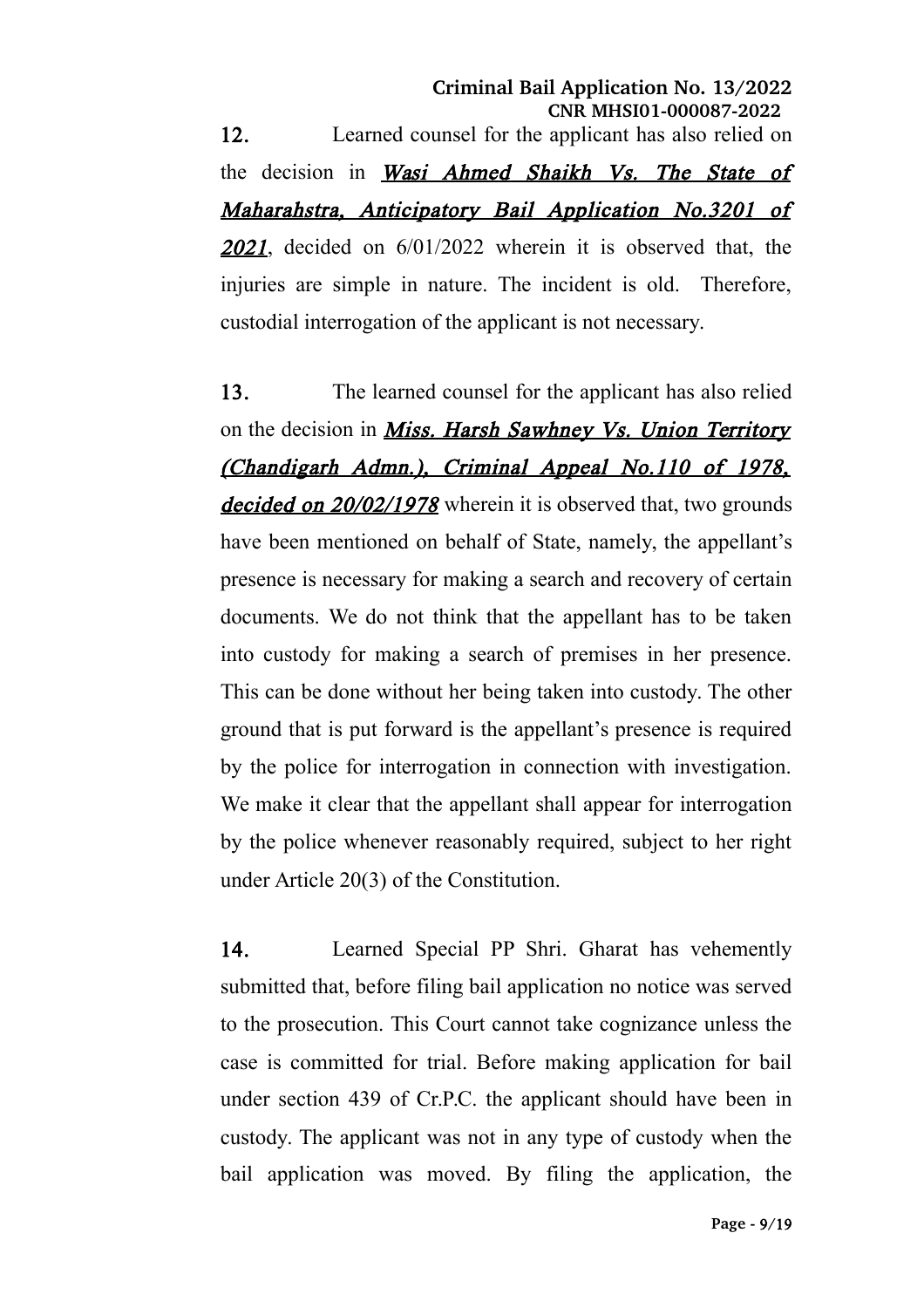applicant wanted to take benefit under section 438 of Cr.P.C. and seeking bail in the event of his arrest. The anticipatory bail application filed by the applicant has been rejected by this Court on 30/12/2021. The anticipatory bail application filed by the applicant bearing ABA No.02/2022 before the Hon'ble High Court has been rejected on 17/01/2022. The applicant then filed Special Leave to Appeal (CRI) No.530/2022 before the Hon'ble Supreme Court. The Hon'ble Supreme Court pleased to reject his prayer of anticipatory bail by order dated 27/01/2022. Thus, the petitioner has already exhausted the remedy under section 438 of Cr.P.C. Making bail application while not in custody amounts to an anticipatory bail and the said remedy is not available to the applicant. Therefore, the bail application is not maintainable. Since the anticipatory bail application of the applicant has been rejected up to the Hon'ble Supreme Court, the custody of the applicant is required for just and proper investigation of the case.

15. He further submitted that, the Hon'ble Supreme Court has permitted the applicant to surrender before the concerned Trial Court and apply for regular bail. Therefore, making surrender before the Trial Court is condition precedent. For applying for regular bail he should have first surrender before the Court. If the condition is not complied, the bail application cannot be entertained. The interim protection granted to the applicant for 10 days is for breathing time for preparing himself for making surrender. The moment he files bail application his liberty for 10 days came to an end. Therefore, the applicant is required to be taken in custody first and forwarded to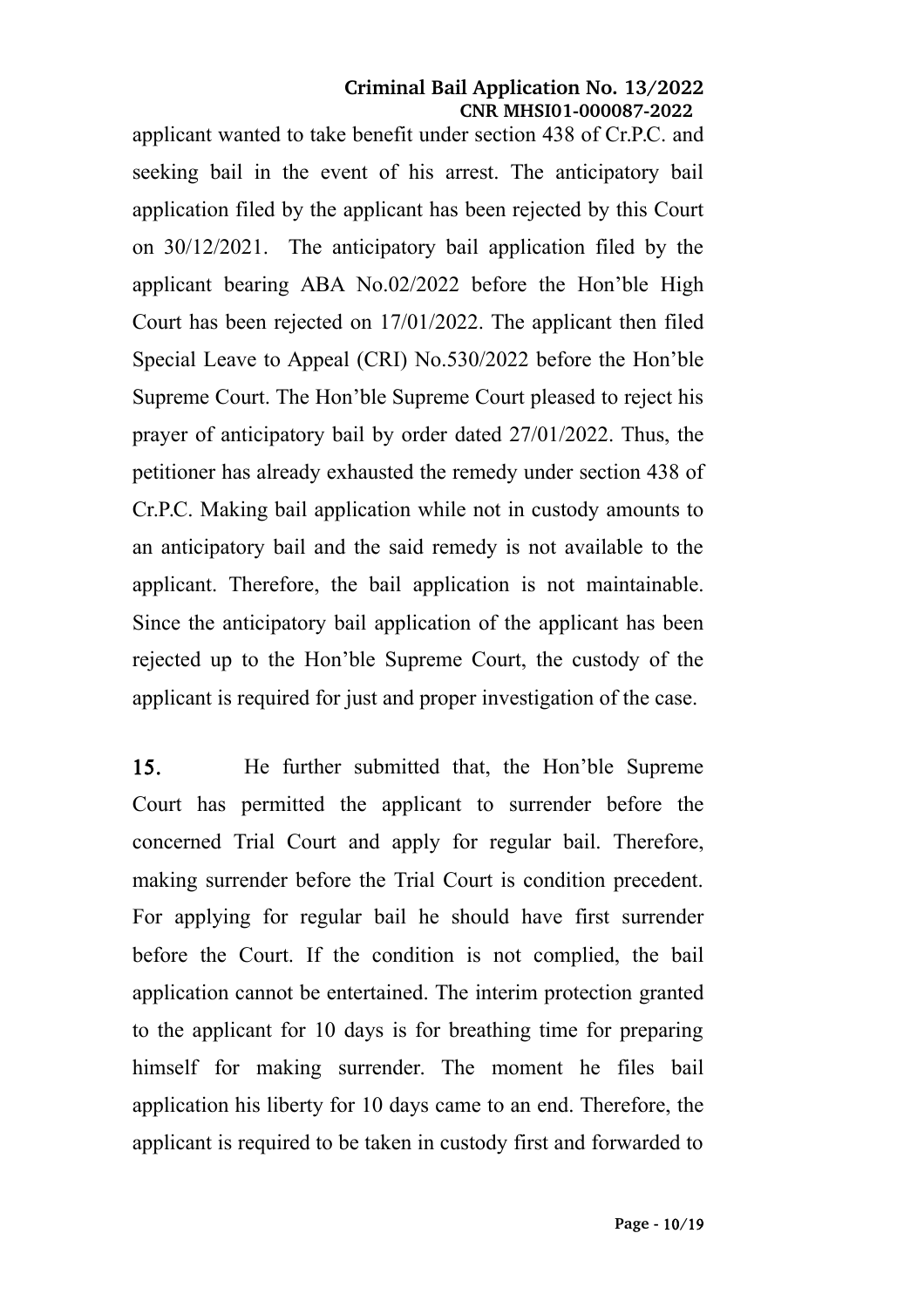the concern Magistrate for dealing with under section 167 of Cr.P.C.

16. He further submitted that, the facts in **Sundeep Kumar Bafna** (cited supra) are altogether different. In that case summons and warrants were issued against the accused. In this case the custody has not yet started. The decision in **Balkrishna Dhondu Raul** (cited supra) is also not applicable to the present facts and circumstances of the case.

17. He relied on the observations of Hon'ble High Court in ABA No.02/2022 in Paragraph No. 24, 25, 31 and 32 and submitted that, the Hon'ble High Court has rejected the anticipatory bail application of the applicant and the Hon'ble Supreme Court refused to interfere in the order of Hon'ble High Court. It means that the custodial interrogation of the accused is necessary for proper investigation of the offence which is the paramount consideration. The applicant has not submitted to the directions of this Court. Therefore, the application is not maintainable.

18. On merits learned Special PP has submitted that, the informant was dashed from back by the Innova Car. He fell down and his motorcycle was fallen on his person. Thereafter, the assailant assaulted him by means of knife on his chest i.e. on vital part of his body and caused injuries. There are five injuries on the person of the informant. All the accused who executed the crime are from Pune. There was no any enmity between the informant and the said accused. They were acting as per the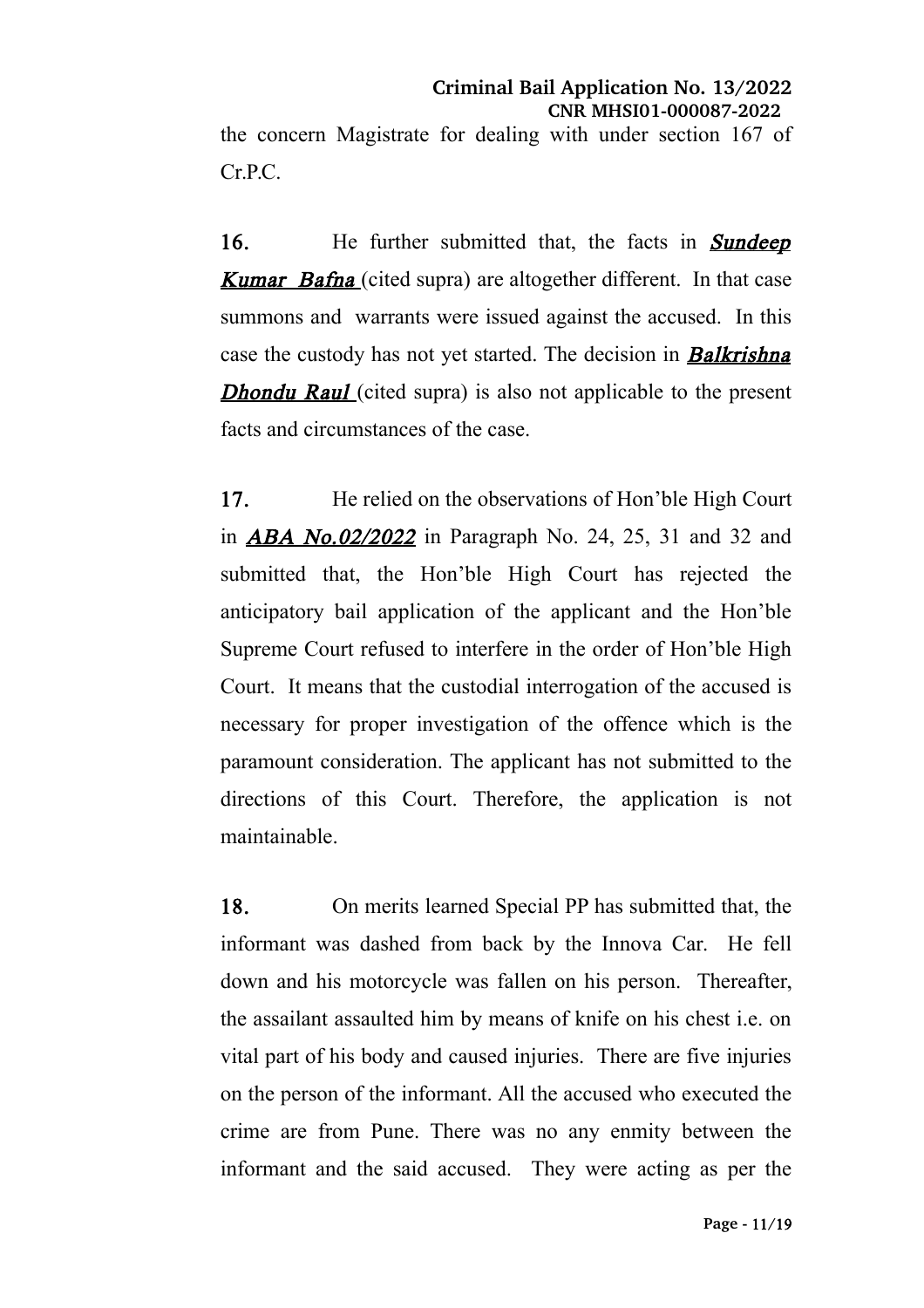directions of somebody. In the investigation it was disclosed that the accused were hired for consideration of Rs. 1.5 lakhs and an amount of Rs.20,000/- was paid. The applicant is the main accused for whom the incident was done. Prima facie, the involvement of the applicant has been shown. The applicant has not been falsely implicated due to political reasons. The applicant is the main conspirator and the custodial interrogation of the applicant is necessary for proper and effective investigation of the offence. The conspiracy was hatched in order to teach a lesson to the informant. The Innova car and the Swift car were captured in the C.C.T.V. Footage. The electronic evidence also shows the connection between the applicant and the other accused. Therefore, custodial interrogation of the applicant is necessary for proper investigation of the crime. Hence, learned Special PP prayed for rejection of the application.

19. Learned counsel for the informant has submitted that, the anticipatory bail application of the applicant has been rejected up to the Hon'ble High Court. The applicant has not filed an application for surrender. The application is filed in the nature of application under section 438 of Cr.P.C. The application is premature. Before entertaining an application under section 439 of Cr.P.C., the applicant should have been in custody and mere presence is not sufficient. The applicant has not acted as per the directions of Hon'ble Supreme Court. Therefore, he prayed for rejection of the application.

20. In the light of the above rival submissions. I have gone through the record of the case and the police papers. It is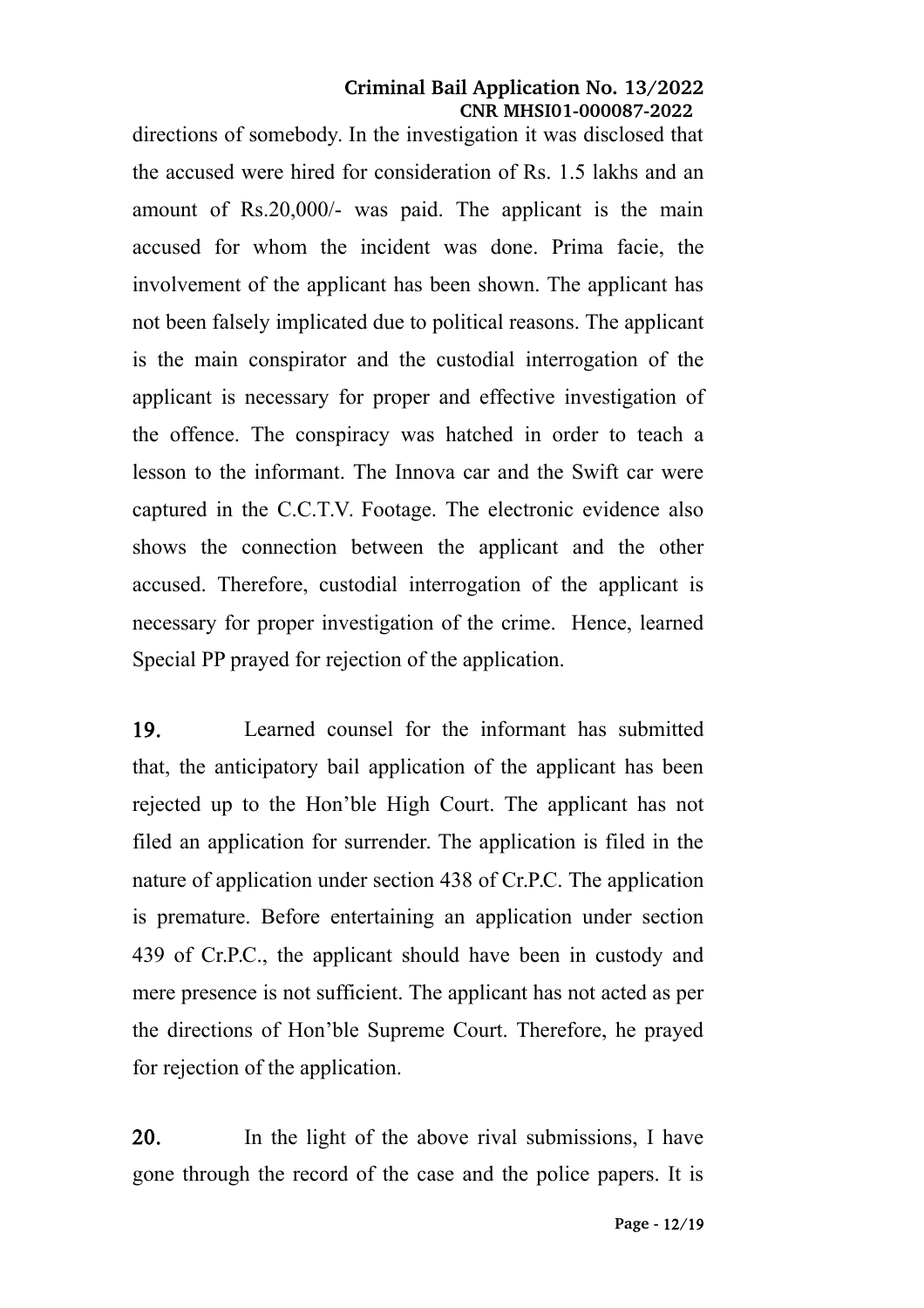pertinent to note that, the applicant has not filed any specific written application for voluntarily making surrender before this Court preceding the bail application. Perusal of the bail application filed by the applicant it shows that, the applicant has merely filed a simplicitor application for regular bail under section 439 of Cr.P.C. The bail application is also totally silent about voluntarily making surrender before this Court. There is no whisper in the bail application that the applicant is voluntarily making surrender. According to learned counsel for the applicant, there is no necessity to take the applicant in custody since the Hon'ble Supreme Court has granted interim protection from arrest to the applicant for 10 days from 27/01/2022. Thus, absolutely there is no any specific written application by the applicant for voluntarily making surrender before this Court preceding the regular bail application under section 439 of Cr.P.C. so as to make an order for accepting his surrender and taking him in judicial custody. If the applicant makes voluntarily surrender by making appropriate application, he is required to be taken in judicial custody. Since this Court is not empowered to deal with the accused under section167 of Cr.P.C., the accused requires to be forwarded to the concern J.M.F.C. to deal with as per the provisions of section 167 of Cr.P.C. and after compliance of the said procedure under section 167 of Cr.P.C., the application for regular bail can be entertained. But, no such written application for voluntarily making surrender has been filed in this case before filing the bail application. It appears that the applicant without undergoing custody/arrest, wanted to be released on regular bail. The applicant without going into custody cannot state that bail may be granted to him under section 439 of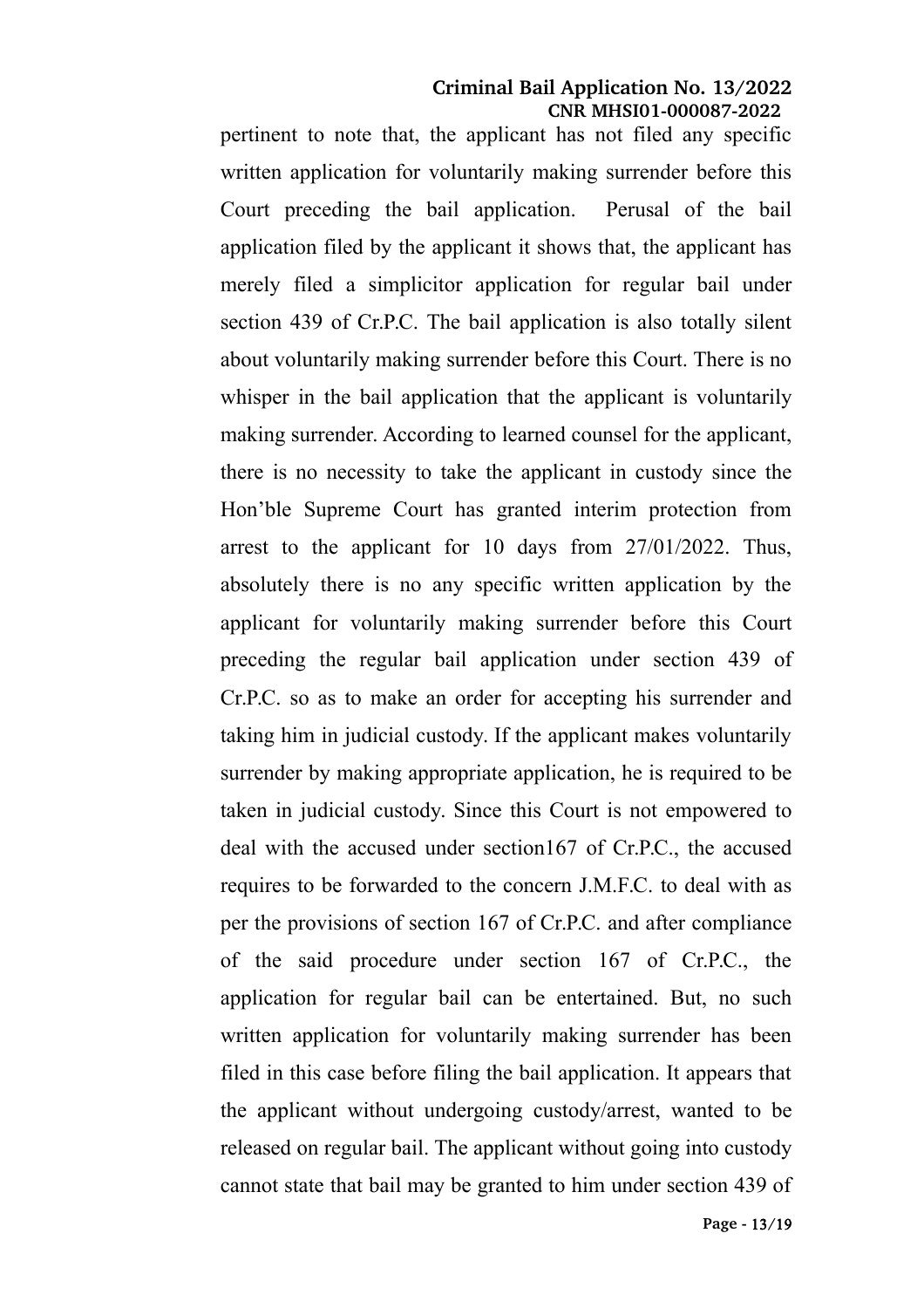Cr.P.C. Therefore, the simplicitor application for regular bail without making a witten application for surrender is not maintainable.

21. The learned counsel for the applicant has relied on the decision in **Sundeep Kumar Bafna** (cited supra). It is true that the accused can make surrender before the Court of Sessions. In the said judgment the accused had pleaded in writing that he be permitted to surrender to the jurisdiction of the High Court. In that case the accused had filed a specific written application for permission to surrender to the jurisdiction of the Court. Further, in that case the matter was committed to the Court of Sessions. This case is at the stage of investigation. Therefore, the facts in the present case are altogether different.

22. The learned counsel for the applicant has relied on the decision in **Balkrishna Dhondu Raul** (cited supra). In that case the accused had surrendered before the Sessions Court and thereafter, the Sessions Court granted provisional bail to the accused and thereafter, the accused had appeared before the learned J.M.F.C. Thus, the facts in the present case are altogether different.

23. It is pertinent to note that, the applicant has filed ABA No.209/2021 before this Court. This Court has rejected the application for anticipatory bail by order dated 30/12/2021 on the ground that, "custodial investigation of the applicant is called for to recover Vanity van, mobiles and for confrontation of the applicant with the arrested accused."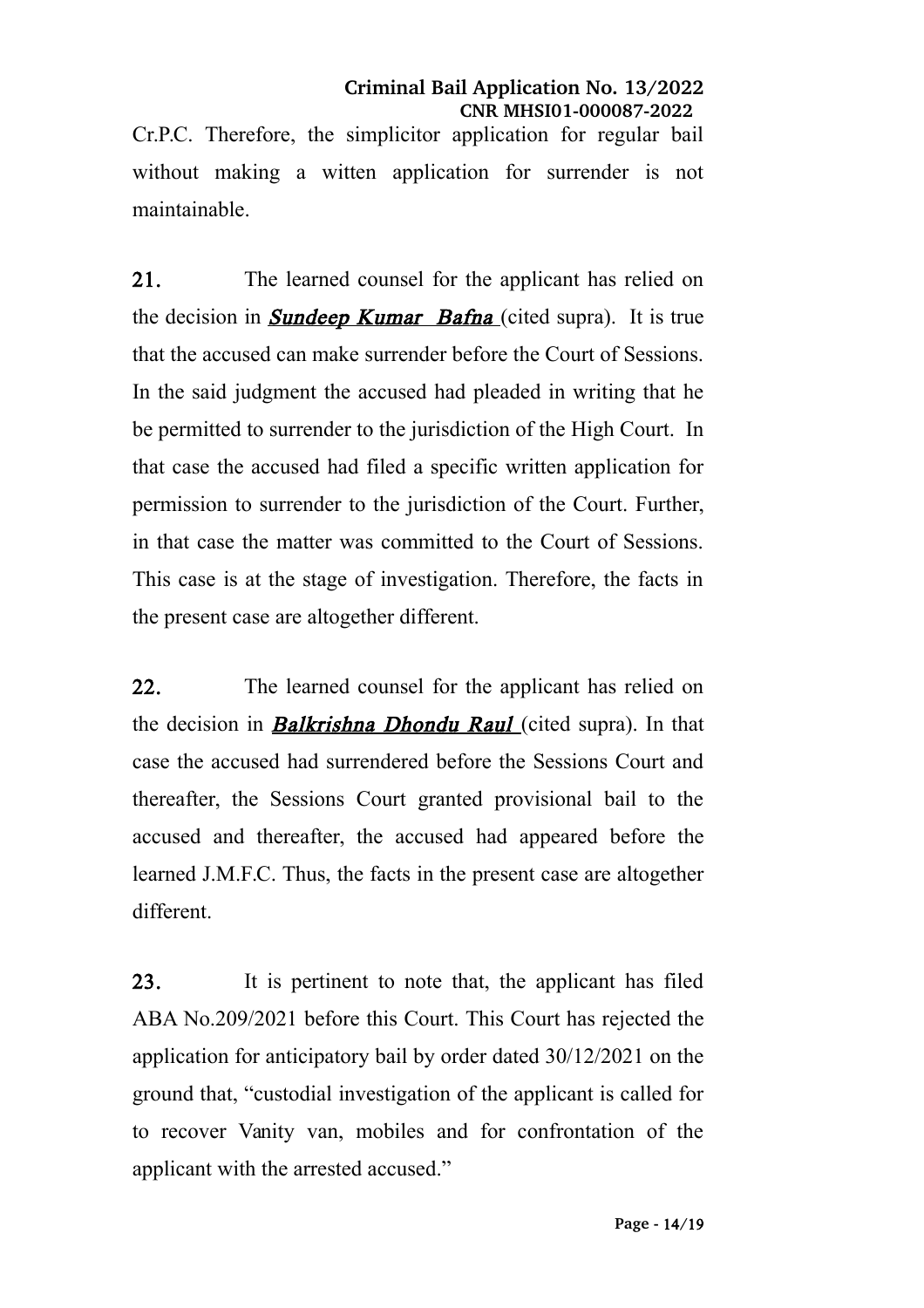24. It is pertinent to note that thereafter, the applicant preferred ABA No.02/2022 before the Hon'ble High Court. The Hon'ble High Court pleased to reject the anticipatory bail application filed by the applicant by order dated 17/01/2022. The Hon'ble High Court in the order in Paragraph No.24, 25, 31 and 32 has observed as follows:-

24. "The incident had taken place on <sup>18</sup> December 2021, while the incident of catcall is dated 23 December 2021. It is after the incident of catcall and the declaration of the election to the said Bank that the Applicants in ABA No.2/2022 were called for interrogation on 24 December 2021, when after recording their statement they were allowed to go. Thus, the learned Special PP prima facie appears to be right that if, there was an intention to implicate these Applicants on account of the incident of catcall and the elections to the said Bank, they could have been arrested on 24 December 2021 itself. Prima facie it appears that according to the Investigating Officer, the complicity of these Applicants emerged after arrest of Sachin Satpute (A6) from Delhi on 26 December 2021 and his interrogation. The learned counsel for the Applicants had taken objection to the reliance placed on the statement of Sachin Satpute on the ground that it is not admissible being hit by Section 25 of the Evidence Act. In my humble opinion, <sup>a</sup> distinction has to be made between admissibility of <sup>a</sup> piece of evidence and material disclosed during interrogation of an arrested accused or <sup>a</sup> suspect, as an investigational aid/tool. Applicant No.1 is the local MLA and the accused, except the accused No.1 to 5 are the party workers or associates. According to the Investigating Officer, the Applicant No.1 had given the photograph of the injured to Sachin Satpute A6. It has transpired in the investigation that before the incident, A6 had sent a photograph of the injured to Dheeraj Jadhao. There is a message at 9.14 am on the day of the incident by which Dheeraj Jadhao had again asked A6 to send the photograph saying that the 'boys are ready'. Thereafter, Dnayaneshwar Devnoor had sent a photograph of the injured to accused Karan Kamble (A2) in the morning of the incident. It is necessary to note that A2 has been identified by the injured in the TI parade as the assailant. There are 65 calls between Sachin Satpute and Rakesh Parab, the Personal Assistant to Applicant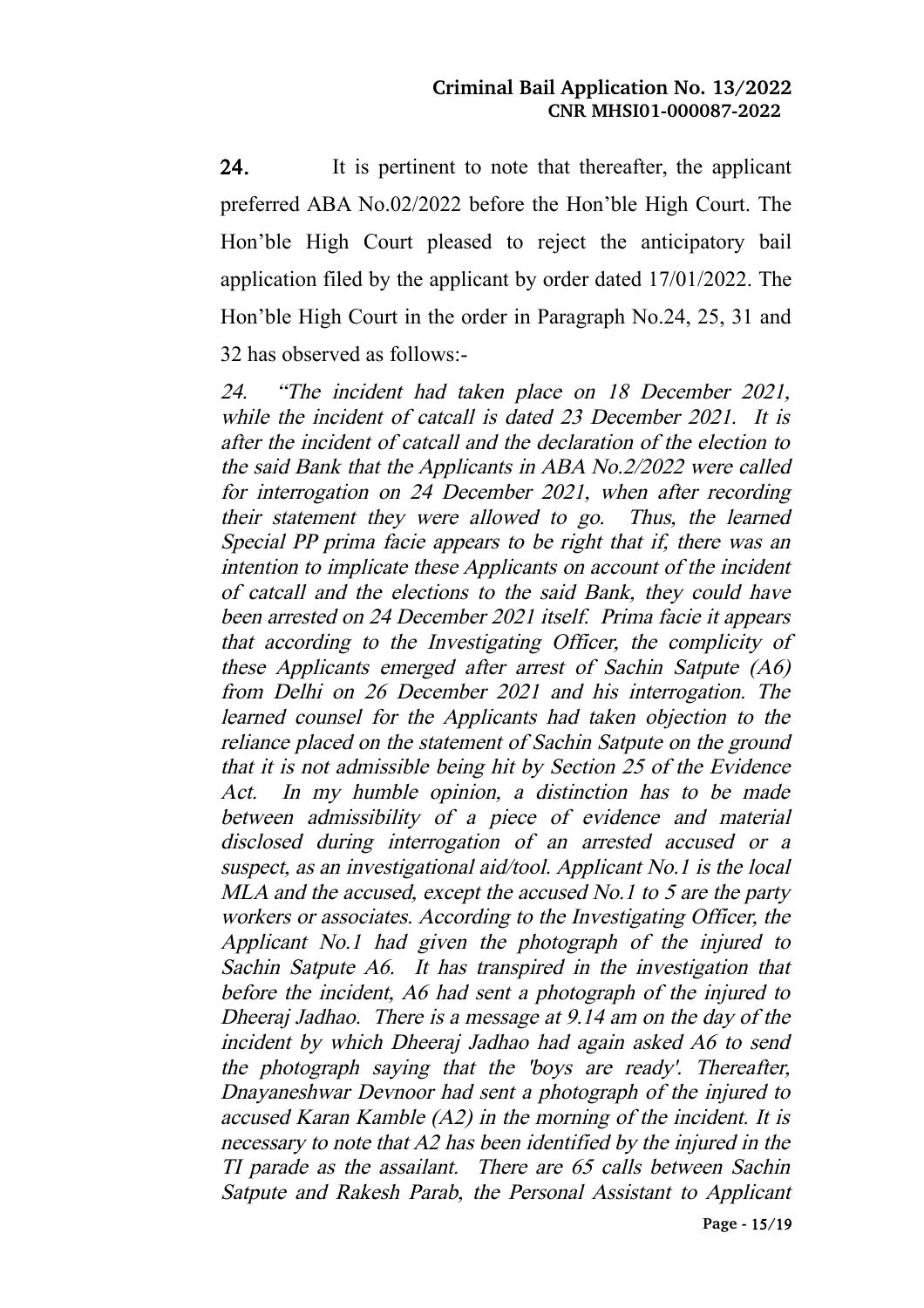No.1. According to the Investigating Officer, the Applicant No.1 was using seven mobile phones and had also made calls from the mobile of his P.A. Rakesh Parab. Even assuming that the said calls were not made by Applicant No.1 the fact remains that they were from the PA of Applicant No.1. There are also certain calls between Rakesh Parab and Applicant No.2.

25. The prosecution is relying on the following circumstances to show the complicity of Applicant Nos.1 and 2 in the incident.

(i) The meeting between Applicant No.1 and Sachin Satpute on 28 August 2021 in a Vanity Van at Kankavali.

(ii) The statement by the injured that the assailant Karan Balasaheb Kamble (A2) after the assault took the name of the Applicants Nitesh Rane and Gotya Sawant.

(iii) The subsequent identification of Karan Kamble (A2) by the injured in a TI parade.

(iv) The alleged exchange of the photographs of the injured between Applicant No.1, Sachin Satpute (A6), Dheeraj Jadhao, Dnyaneshwar @ Mauli (WA3) ultimately leading to Karan Kamble (A2).

(v) The interrogation of the accused Sachin Satpute after his arrest on 26 December 2021.

(vi) The CDR showing the repeated contact between the accused and more particularly the PA of the Applicant no.1 and Sachin Satpute.

Prima facie, the cumulative effect of these circumstances has to be seen at this stage to decide on the plea for pre-arrest bail and need for custodial interrogation."

31. It is necessary to note that the arrested accused Nos.1 to 6 and the accused Dheeraj Jadhao and Dnyaneshwar  $(a)$  Mauli are all from Pune and it is in this context that it is claimed that the interrogation of the applicants is necessary to further investigate the conspiracy including the exchange of money, if any, as the accused Nos.1 to 4 were allegedly hired for the purpose. Thus, the custody is not sought only for the purpose of recovery of any article but also for interrogation which would be necessary. The Supreme Court in the case of Anil Sharma has held that "custodial interrogation is qualitatively more elicitation oriented than questioning <sup>a</sup> suspect, who is well ensconced with <sup>a</sup> favourable order under Section <sup>438</sup> of the Code of Criminal Procedure". It is necessary to note that the Supreme Court has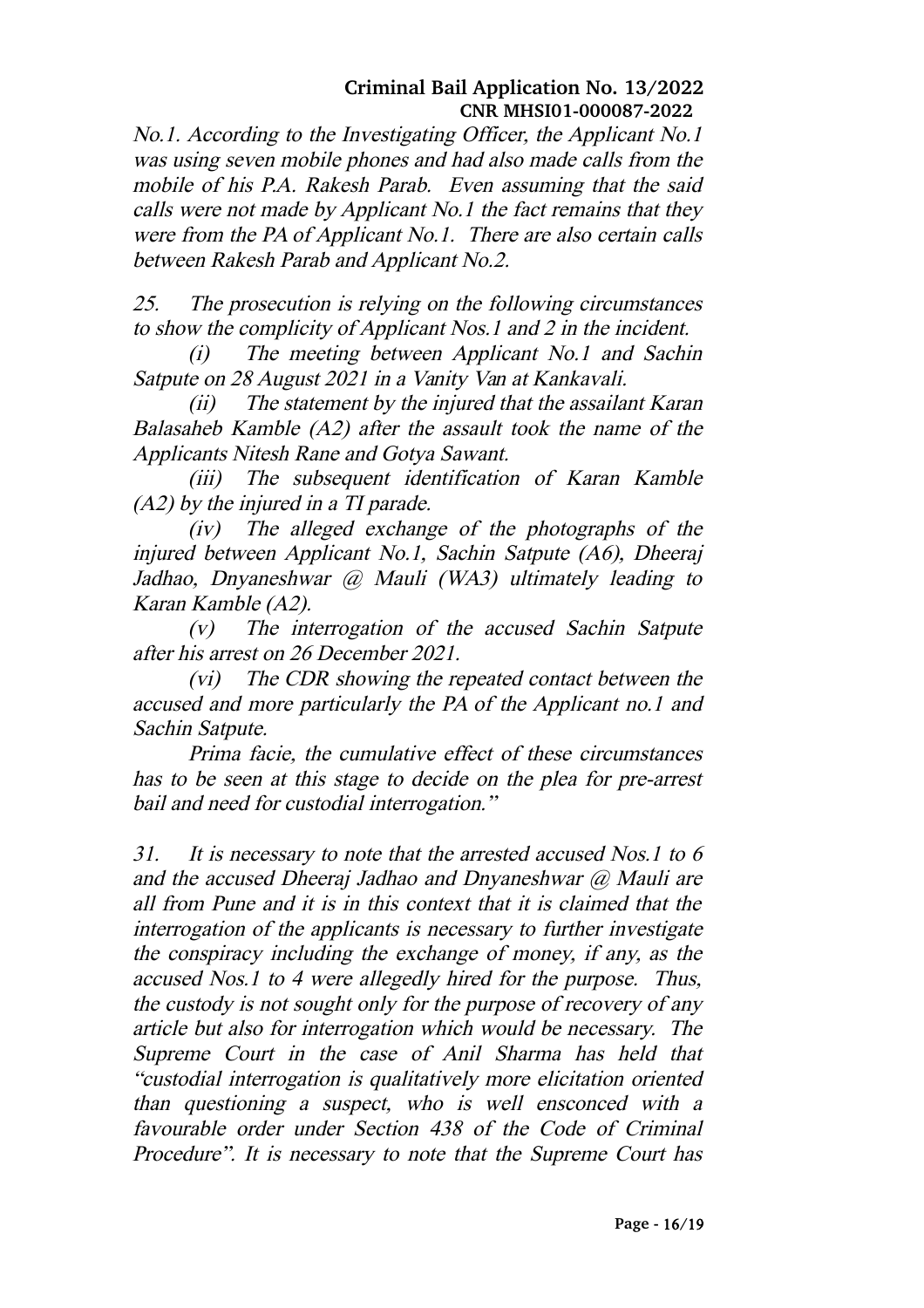noted the decision in Anil Sharma in the Constitution Bench decision in Sushila Aggrawal's case.

32. "The court in such <sup>a</sup> case is required to balance the conflicting considerations of personal liberty and <sup>a</sup> need for proper investigation in a larger societal interest. At this stage, in my considered view the proper investigation is the paramount consideration. Thus, I do not find that the Applicants in ABA No.2 of 2022 are entitled to pre-arrest bail."

25. The Hon'ble High Court has observed that the custody of the applicant is not sought only for the purpose of recovery of any article but also for interrogation which would be necessary and the proper investigation is the paramount consideration.

26. It is pertinent to note that, the applicant has filed petition for Special Leave to Appeal (Cri.) No. 530/2022 before the Hon'ble Supreme Court. The Hon'ble Supreme Court by order dated 27/01/2022 has pleased to observe as follows:-

"........... we see no reason to interfere with the impugned order passed by the High Court rejecting the anticipatory bail application preferred by the petitioner herein.

However, taking into consideration the facts and circumstances of the instant case, the petitioner is permitted to surrender before the concerned Trial Court and apply for regular bail.

If the petitioner surrenders before the concerned Trial Court and applies for regular bail, the same shall be considered and disposed of on its own merits and in accordance with law, expeditiously.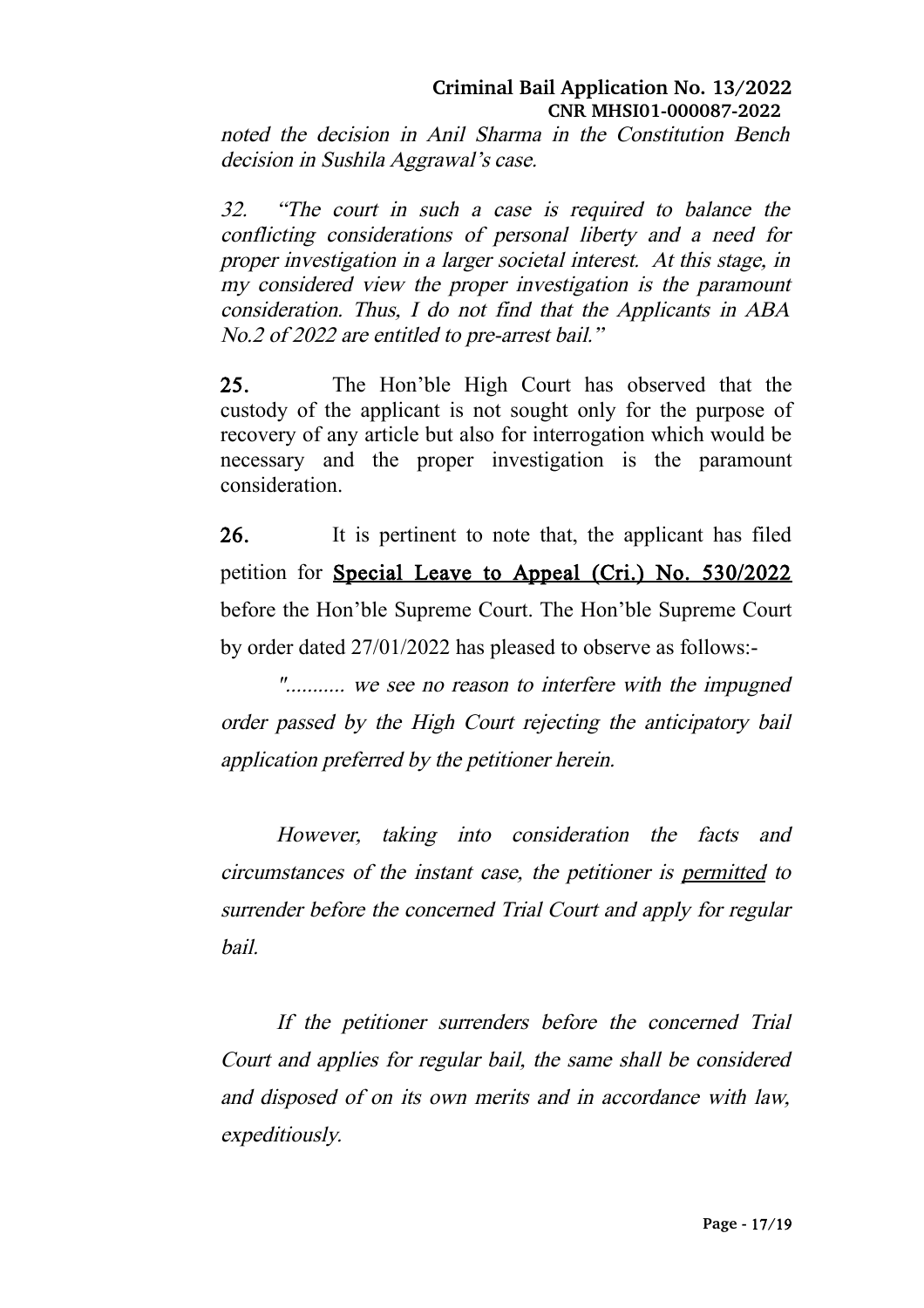**Criminal Bail Application No. 13/2022 CNR MHSI01-000087-2022** For a period of ten days from today, interim protection against arrest is granted to the petitioner herein.

We make it clear that we have not expressed any opinion on the merits of the case and the same shall be decided by the concerned Trial Court."

27. Thus, the anticipatory bail application filed by the applicant has been rejected up to the Hon'ble Supreme Court, which means that the custodial interrogation of the applicant is necessary for proper and effective investigation of the case. There is no substantial change in circumstances since rejection of the anticipatory bail application filed by the applicant.

28. Perusal of the injury certificate of the informant it shows that, the informant had sustained five injuries including incise wound of 35 c.m. long x 0.8 c.m. deep on right side of chest and incised wound of size 18 c.m. x 0.3 c.m. on right side of chest. According to the informant first he was dashed by the Innova car. When he fell down with his motorcycle on his person, the assailant assaulted him by knife on his chest. According to the I.O. there was a conspiracy between the applicant, accused No.6 in order to teach a lesson to the informant and the other accused were hired to execute the object of the conspiracy. According to I.O. the applicant has given photograph of the injured to accused No.6 and thereafter, the other accused were hired and there were constant contact amongst them on mobile phone. According to I.O., the mobile phones of the applicant and the Vanity van are required to be